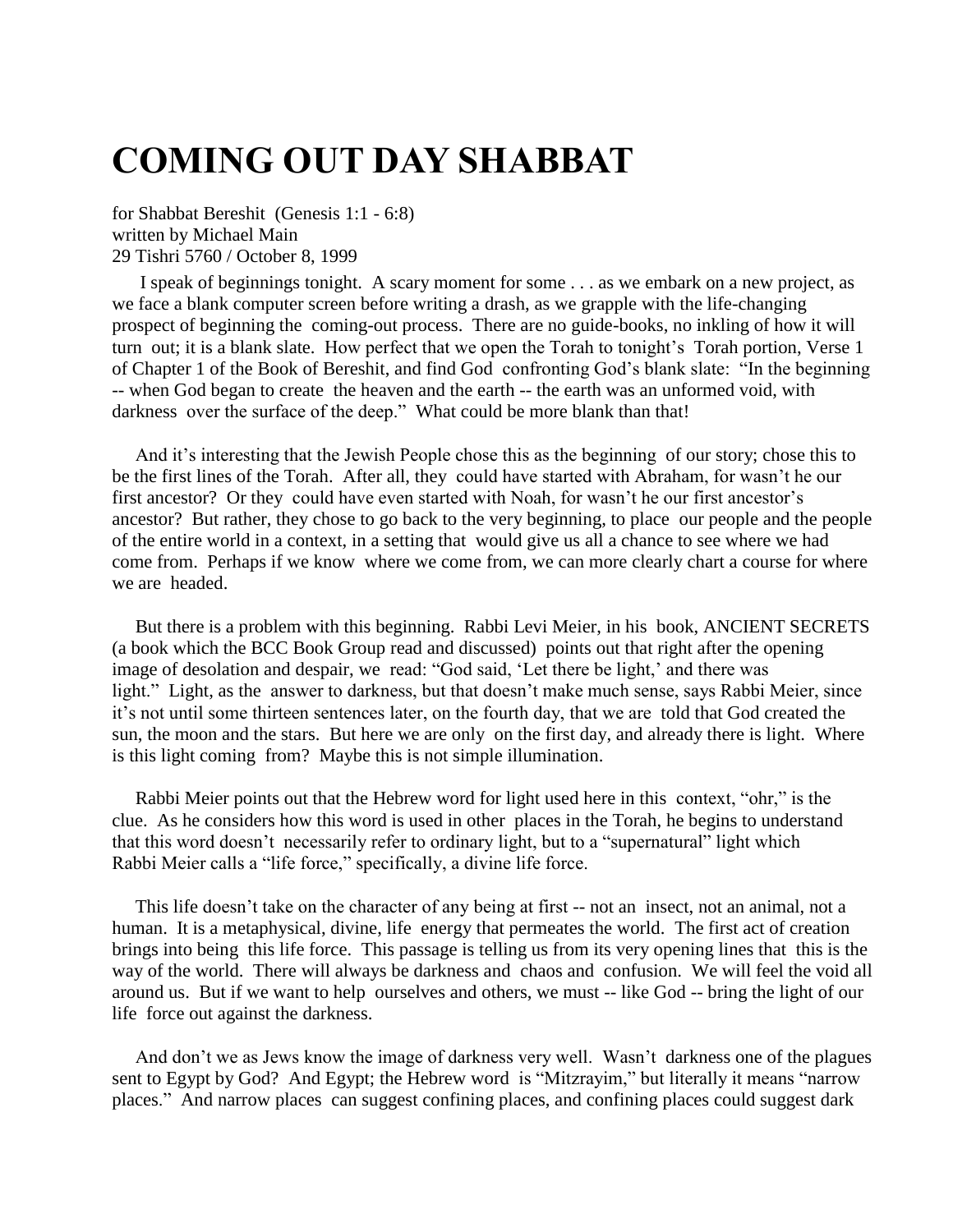places. A dark, confining, narrow place. Why look! We have defined a place that some of us as gays and lesbians know very well -- "the closet." And by defining the closet, perhaps we have defined the gay and lesbian Egypt.

 As Jews, we are inundated with stories of Egypt; and as we know about Egypt, so we know about "liberation from Egypt." We are constantly reminded that we were strangers and slaves in Egypt, and we celebrate yearly our freedom and our liberation from slavery.

 How much more so as gay men, lesbians and bisexuals are we inundated with stories of the closet, and as we know about the closet, so we should know about our "coming out of the closet." We are constantly reminded that we can be strangers in a heterosexual world, but we now acknowledge yearly our freedom and our liberation.

 And we do this with "National Coming Out Day," an event occurring every year on October 11; and we celebrate where we have come from and where we are headed. Each of us may have struggled with our own private Egypt, however we define it; and each of us must work at the next step of liberation from Egypt, however we define that. This is our task; this is our work that needs to be done; this is what we celebrate tonight.

 I had the honor this Rosh Hashanah of being one of the congregants giving the High Holiday "pitch." That gave me one chance to tell some of my coming-out story. And we all have them. It is part of our history. And as, coincidentally, I am also speaking tonight on Coming Out Day Shabbat, I can take the luxury of adding another piece to that story I began on Rosh Hashanah, another facet to the coming-out stories from Egypt that we all have

 For me it was after my graduation from UCLA, still not out of the closet, and beginning my first course of psychotherapy. I was referred to a lovely older woman, elegant and quiet, with compassion and understanding that were easily discernible -- a perfect match for me at that stage in my life. We spoke for several weeks, I don't remember exactly how many, as I filled her in on my story, and she finally stopped me one week, saying, "Michael, you haven't mentioned love. Who do you love?" And the story came pouring out . . . the uncertainty of who I was, the insecurity, the walls, the absence of intimacy. "It's so difficult to find anyone," I finally said. "I don't know anyone. I spent five years at UCLA and never met a gay person there." This elegant and reserved lady could stay composed no longer, and she guffawed out loud. "You really had to work at that one, my dear." It was the beginning of my realization of just how deeply closeted I was. I began the long process of finding out more about myself and what I wanted which led to my finally thinking that the cute male unit-assistant who worked in my unit at Childrens Hospital had to be gay . . . and he was!

 It is all about taking risks where we can, and this Coming Out Day Shabbat reminds us to take those risks, to take our first (or our next) steps into the unknown. In just a few weeks, we will be reading about Abraham and realize that the story of the Jews could not even have begun had Abraham not taken his first steps into the unknown. Abraham had to risk and move away from the safety of where he had been. "Lekh lekha -- go forth," says God. Step away from the safety; step away toward the unknown. And aren't we a collection of people who know that very well?